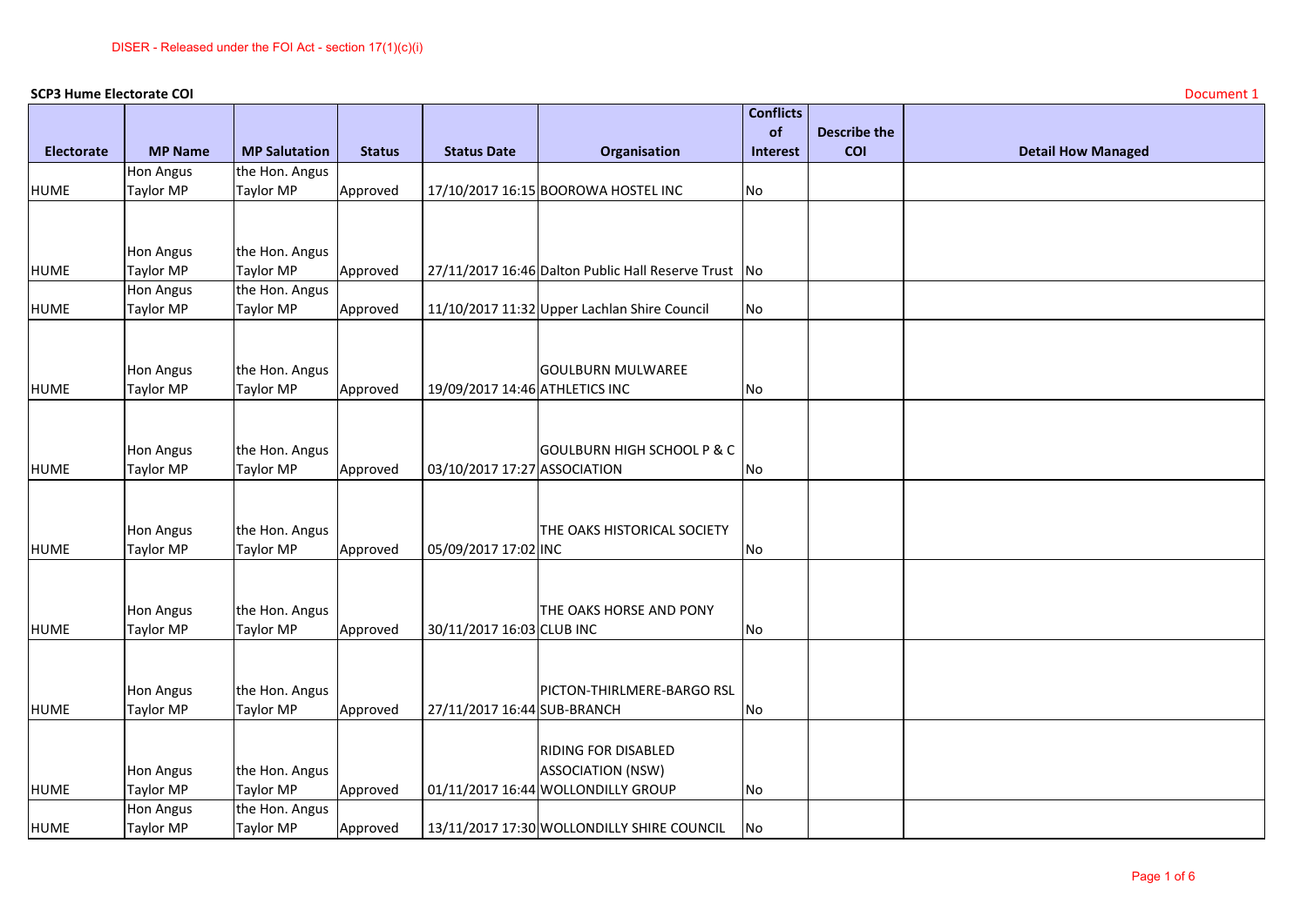|             | <b>Hon Angus</b>              | the Hon. Angus              |          |                               | CAMDEN RUGBY UNION CLUB         |     |                |                                                                  |
|-------------|-------------------------------|-----------------------------|----------|-------------------------------|---------------------------------|-----|----------------|------------------------------------------------------------------|
| HUME        | Taylor MP                     | Taylor MP                   | Approved | 19/10/2017 13:33 INC          |                                 | No  |                |                                                                  |
|             |                               |                             |          |                               |                                 |     | Mr Taylor is a | Mr Taylor's role as Patron is declared in the consideration      |
|             |                               |                             |          |                               |                                 |     | Patron of the  | of the EOIs received. The committee members evaluating           |
|             | <b>Hon Angus</b>              | the Hon. Angus              |          |                               | THE CAMDEN SHOW SOCIETY         |     |                | Camden Show the EOIs considered the value of this project to the |
| <b>HUME</b> | Taylor MP                     | Taylor MP                   | Approved | 22/11/2017 17:07 INC          |                                 | Yes | Society        | community.                                                       |
|             |                               |                             |          |                               |                                 |     |                |                                                                  |
|             |                               |                             |          |                               | <b>CAMDEN JUNIOR RUGBY</b>      |     |                |                                                                  |
| <b>HUME</b> | <b>Hon Angus</b><br>Taylor MP | the Hon. Angus<br>Taylor MP | Approved | 20/11/2017 14:43 INCORPORATED | LEAGUE FOOTBALL CLUB            |     |                |                                                                  |
|             |                               |                             |          |                               |                                 | No  |                |                                                                  |
|             |                               |                             |          |                               |                                 |     |                |                                                                  |
|             | <b>Hon Angus</b>              | the Hon. Angus              |          |                               | <b>GOULBURN MULWAREE</b>        |     |                |                                                                  |
| HUME        | Taylor MP                     | Taylor MP                   | Approved | 13/11/2017 17:29 COUNCIL      |                                 | No  |                |                                                                  |
|             |                               |                             |          |                               |                                 |     |                |                                                                  |
|             |                               |                             |          |                               | THE UNITING CHURCH IN           |     |                |                                                                  |
|             | <b>Hon Angus</b>              | the Hon. Angus              |          |                               | <b>AUSTRALIA PROPERTY TRUST</b> |     |                |                                                                  |
| HUME        | Taylor MP                     | Taylor MP                   | Approved | 28/03/2018 16:42 (NSW)        |                                 | No  |                |                                                                  |
|             |                               |                             |          |                               |                                 |     |                |                                                                  |
|             |                               |                             |          |                               |                                 |     |                |                                                                  |
|             |                               |                             |          |                               |                                 |     |                |                                                                  |
|             |                               |                             |          |                               |                                 |     |                |                                                                  |
|             |                               |                             |          |                               |                                 |     |                |                                                                  |
|             |                               |                             |          |                               |                                 |     |                |                                                                  |
|             |                               |                             |          |                               |                                 |     |                |                                                                  |
|             |                               |                             |          |                               |                                 |     |                | Page 2 of 6                                                      |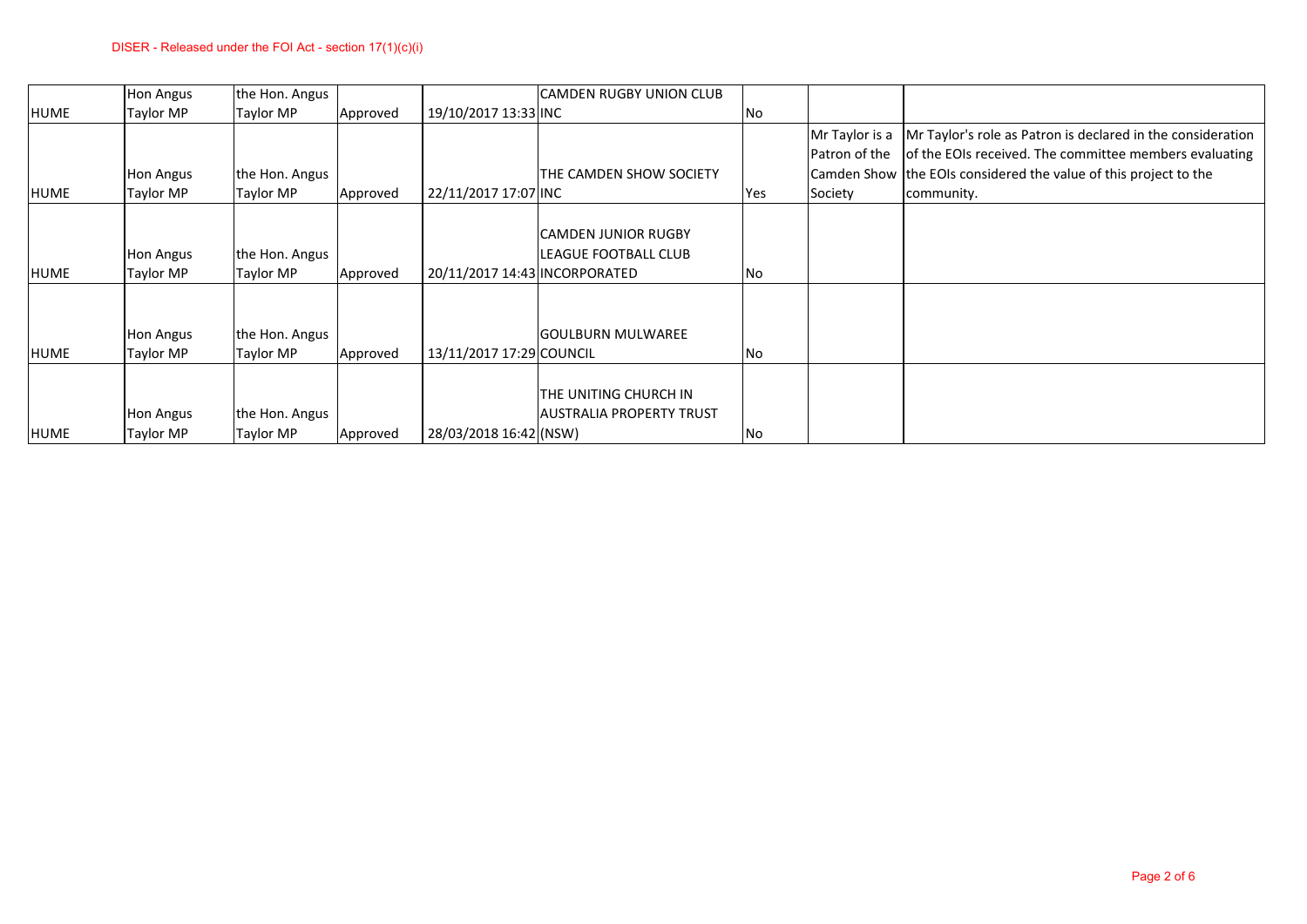## **SCP4 Hume electorate - COI** Document 2

|             |                               |                             |               |                               |                                                 | <b>Conflicts</b><br>of | <b>Describe the</b> |                           |
|-------------|-------------------------------|-----------------------------|---------------|-------------------------------|-------------------------------------------------|------------------------|---------------------|---------------------------|
| Electorate  | <b>MP Name</b>                | <b>MP Salutation</b>        | <b>Status</b> | <b>Status Date</b>            | Organisation                                    | Interest               | COI                 | <b>Detail How Managed</b> |
|             |                               |                             |               |                               |                                                 |                        |                     |                           |
|             |                               |                             |               |                               | MACARTHUR PRESCHOOL                             |                        |                     |                           |
|             | <b>Hon Angus</b>              | the Hon. Angus              |               | 28/11/2018 16:37 INCORPORATED | KINDERGARTEN ASSOCIATION                        |                        |                     |                           |
| <b>HUME</b> | Taylor MP                     | Taylor MP                   | Approved      |                               |                                                 | No                     |                     |                           |
|             |                               |                             |               |                               |                                                 |                        |                     |                           |
|             | <b>Hon Angus</b>              | the Hon. Angus              |               |                               |                                                 |                        |                     |                           |
| <b>HUME</b> | Taylor MP                     | Taylor MP                   | Approved      |                               | 28/11/2018 16:36 ANGLICAN PARISH OF COBBITTY No |                        |                     |                           |
|             |                               |                             |               |                               |                                                 |                        |                     |                           |
|             |                               |                             |               |                               |                                                 |                        |                     |                           |
| <b>HUME</b> | <b>Hon Angus</b><br>Taylor MP | the Hon. Angus<br>Taylor MP | Approved      | 03/12/2018 16:28 ASSOCIATION  | <b>CAWDOR PUBLIC SCHOOL P&amp;C</b>             | No                     |                     |                           |
|             |                               |                             |               |                               |                                                 |                        |                     |                           |
|             |                               |                             |               |                               |                                                 |                        |                     |                           |
|             | <b>Hon Angus</b>              | the Hon. Angus              |               |                               |                                                 |                        |                     |                           |
| <b>HUME</b> | Taylor MP                     | Taylor MP                   | Approved      |                               | 15/11/2018 16:04 Douglas Park Little Athletics  | No                     |                     |                           |
|             |                               |                             |               |                               |                                                 |                        |                     |                           |
|             |                               |                             |               |                               |                                                 |                        |                     |                           |
| <b>HUME</b> | <b>Hon Angus</b><br>Taylor MP | the Hon. Angus<br>Taylor MP | Approved      | 06/12/2018 15:51 Anglican     | Parish of Picton & Wilton                       | No                     |                     |                           |
|             |                               |                             |               |                               |                                                 |                        |                     |                           |
|             |                               |                             |               |                               | <b>GUNNING DISTRICT</b>                         |                        |                     |                           |
|             | <b>Hon Angus</b>              | the Hon. Angus              |               |                               | COMMUNITY & HEALTH SERVICE                      |                        |                     |                           |
| <b>HUME</b> | Taylor MP                     | Taylor MP                   | Approved      | 15/11/2018 16:05 INC          |                                                 | No                     |                     |                           |
|             | <b>Hon Angus</b>              | the Hon. Angus              |               |                               | <b>RYE PARK SOLDIERS MEMORIAL</b>               |                        |                     |                           |
| <b>HUME</b> | Taylor MP                     | Taylor MP                   | Approved      | 28/11/2018 16:37 HALL INC     |                                                 | No                     |                     |                           |
|             |                               |                             |               |                               | <b>GOULBURN AGRICULTURAL</b>                    |                        |                     |                           |
|             | <b>Hon Angus</b>              | the Hon. Angus              |               |                               | PASTORAL & HORTICULTRAL                         |                        |                     |                           |
| <b>HUME</b> | Taylor MP                     | <b>Taylor MP</b>            | Approved      |                               | 22/11/2018 17:30 SOCIETY INCORPORATED           | No                     |                     |                           |
|             |                               |                             |               |                               |                                                 |                        |                     |                           |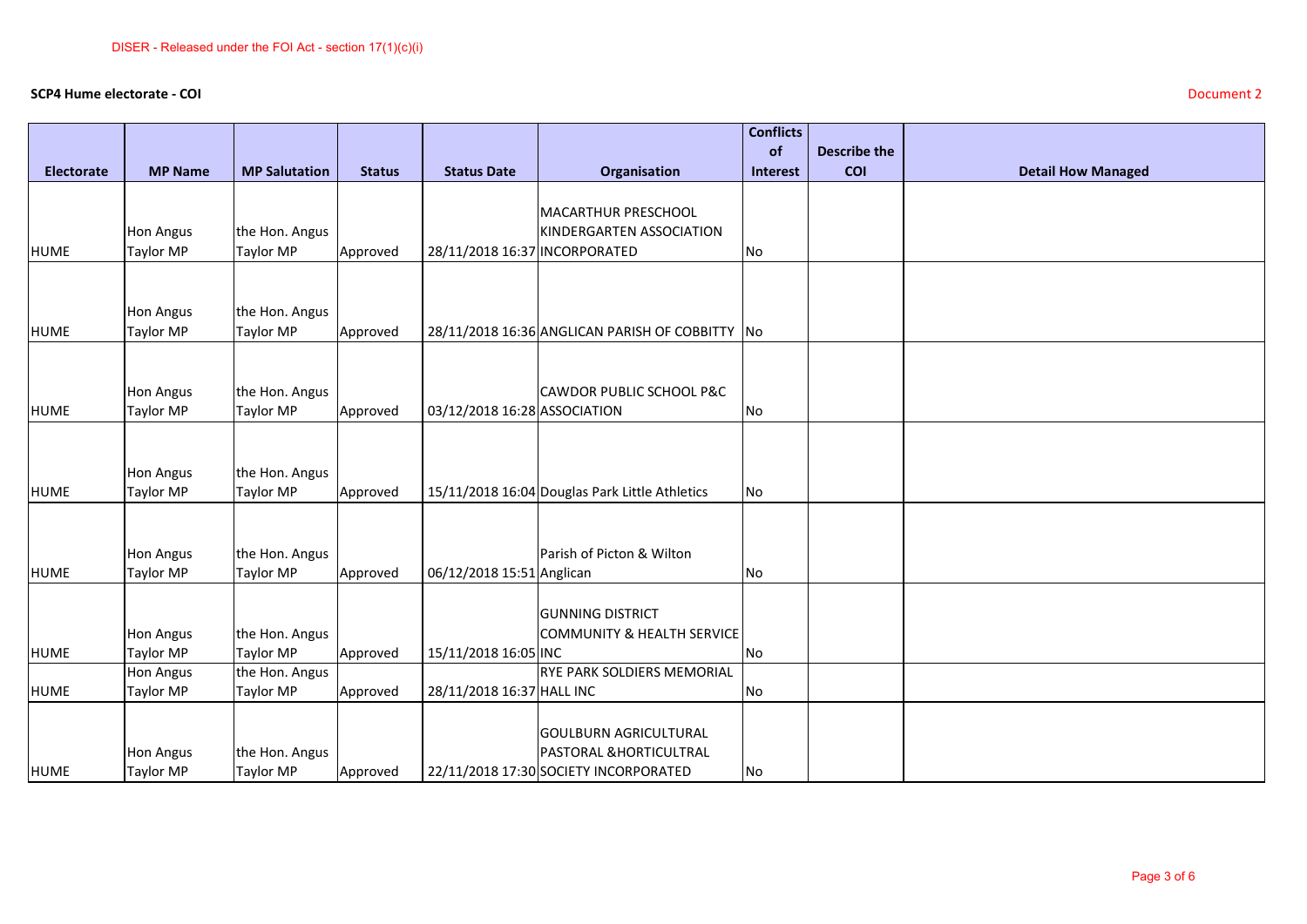|             |                               | DISER - Released under the FOI Act - section $17(1)(c)(i)$ |          |                      |                                            |     |                          |                                                                                                                                                                         |
|-------------|-------------------------------|------------------------------------------------------------|----------|----------------------|--------------------------------------------|-----|--------------------------|-------------------------------------------------------------------------------------------------------------------------------------------------------------------------|
| <b>HUME</b> | <b>Hon Angus</b><br>Taylor MP | the Hon. Angus<br>Taylor MP                                | Approved |                      | 27/11/2018 14:24 NSW GOVERNMENT SCHOOLS    | No  |                          |                                                                                                                                                                         |
| <b>HUME</b> | <b>Hon Angus</b><br>Taylor MP | the Hon. Angus<br>Taylor MP                                | Approved | 31/10/2018 13:44 INC | PICTON RANGERS SOCCER CLUB                 | No  |                          |                                                                                                                                                                         |
| HUME        | <b>Hon Angus</b><br>Taylor MP | the Hon. Angus<br>Taylor MP                                | Approved |                      | $13/02/2019$ 12:31 Goulburn triathlon club | Yes | a member of<br>the club. | Angus Taylor is This application was recommended by the community<br>consultative committee. Mr Taylor has had no input into<br>its selection under the grants process. |
|             |                               |                                                            |          |                      |                                            |     |                          |                                                                                                                                                                         |
|             |                               |                                                            |          |                      |                                            |     |                          |                                                                                                                                                                         |
|             |                               |                                                            |          |                      |                                            |     |                          |                                                                                                                                                                         |
|             |                               |                                                            |          |                      |                                            |     |                          |                                                                                                                                                                         |
|             |                               |                                                            |          |                      |                                            |     |                          |                                                                                                                                                                         |
|             |                               |                                                            |          |                      |                                            |     |                          |                                                                                                                                                                         |
|             |                               |                                                            |          |                      |                                            |     |                          |                                                                                                                                                                         |
|             |                               |                                                            |          |                      |                                            |     |                          |                                                                                                                                                                         |
|             |                               |                                                            |          |                      |                                            |     |                          | Page 4 of 6                                                                                                                                                             |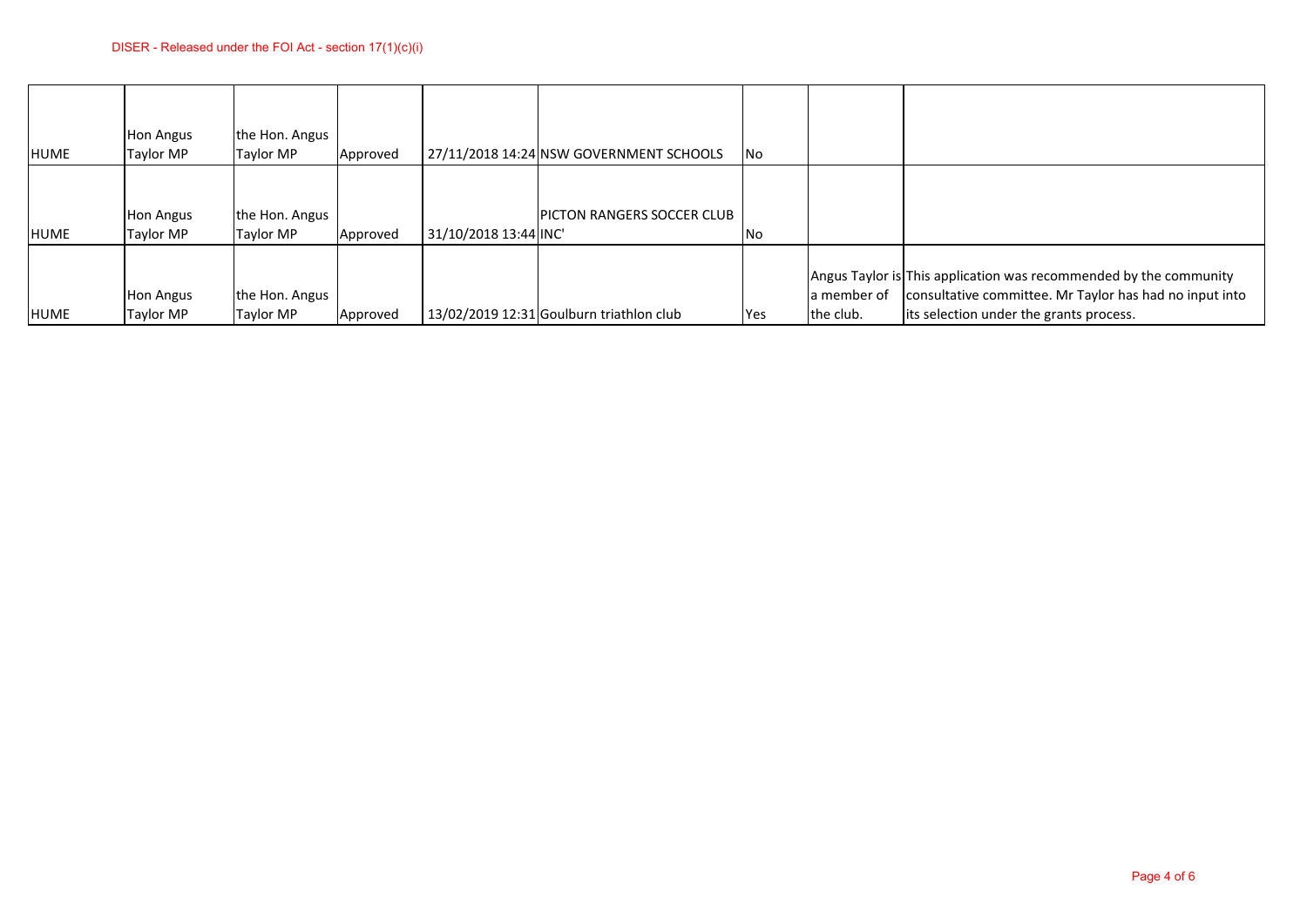## **SCP5 Hume electorate - COI** Document 3

|             | SCP5 Hume electorate - COI |                             |               |                        |                                                                            |                  |                     | Document 3                |
|-------------|----------------------------|-----------------------------|---------------|------------------------|----------------------------------------------------------------------------|------------------|---------------------|---------------------------|
|             |                            |                             |               |                        |                                                                            | <b>Conflicts</b> |                     |                           |
|             |                            |                             |               |                        |                                                                            | of               | <b>Describe the</b> |                           |
| Electorate  | <b>MP Name</b>             | <b>MP Salutation</b>        | <b>Status</b> | <b>Status Date</b>     | Organisation                                                               | <b>Interest</b>  | <b>COI</b>          | <b>Detail How Managed</b> |
|             |                            |                             |               |                        |                                                                            |                  |                     |                           |
|             | Hon Angus                  | the Hon. Angus              |               |                        | <b>COMMUNITY LINKS</b>                                                     |                  |                     |                           |
| <b>HUME</b> | Taylor MP                  | Taylor MP                   | Approved      |                        | 26/11/2019 16:43 WOLLONDILLY INCORPORATED                                  | No               |                     |                           |
|             |                            |                             |               |                        |                                                                            |                  |                     |                           |
|             |                            |                             |               |                        |                                                                            |                  |                     |                           |
| <b>HUME</b> | Hon Angus<br>Taylor MP     | the Hon. Angus<br>Taylor MP | Approved      |                        | <b>ST LUKE'S ANGLICAN CHURCH</b><br>16/12/2019 10:27 OF AUSTRALIA THE OAKS | No               |                     |                           |
|             |                            |                             |               |                        |                                                                            |                  |                     |                           |
|             |                            |                             |               |                        |                                                                            |                  |                     |                           |
|             | Hon Angus                  | the Hon. Angus              |               |                        | Mt Annan Soccer                                                            |                  |                     |                           |
| <b>HUME</b> | <b>Taylor MP</b>           | Taylor MP                   | Approved      |                        | 24/10/2019 13:02 Club(Mustangs) Inc                                        | No               |                     |                           |
|             |                            |                             |               |                        |                                                                            |                  |                     |                           |
|             | Hon Angus                  | the Hon. Angus              |               |                        | Menangle Men's Shed                                                        |                  |                     |                           |
| <b>HUME</b> | Taylor MP                  | Taylor MP                   | Approved      |                        | 02/12/2019 12:04 Association Incorporated                                  | No               |                     |                           |
|             |                            |                             |               |                        |                                                                            |                  |                     |                           |
|             |                            |                             |               |                        |                                                                            |                  |                     |                           |
|             | Hon Angus                  | the Hon. Angus              |               |                        | CAMDEN RUGBY UNION CLUB                                                    |                  |                     |                           |
| <b>HUME</b> | <b>Taylor MP</b>           | Taylor MP                   | Approved      | 26/11/2019 16:42 INC   |                                                                            | No               |                     |                           |
|             |                            |                             |               |                        |                                                                            |                  |                     |                           |
|             | Hon Angus                  | the Hon. Angus              |               |                        |                                                                            |                  |                     |                           |
| <b>HUME</b> | Taylor MP                  | Taylor MP                   | Approved      |                        | 06/12/2019 13:43 CAMDEN ART PRIZE                                          | No               |                     |                           |
|             |                            |                             |               |                        |                                                                            |                  |                     |                           |
|             | <b>Hon Angus</b>           | the Hon. Angus              |               |                        |                                                                            |                  |                     |                           |
| <b>HUME</b> | Taylor MP                  | Taylor MP                   | Approved      |                        | 02/12/2019 15:24 THE COUNCIL OF CAMDEN                                     | No               |                     |                           |
|             |                            |                             |               |                        |                                                                            |                  |                     |                           |
|             |                            |                             |               |                        |                                                                            |                  |                     |                           |
|             | <b>Hon Angus</b>           | the Hon. Angus              |               |                        | NATIONAL TRUST OF AUSTRALIA                                                |                  |                     |                           |
| <b>HUME</b> | Taylor MP                  | <b>Taylor MP</b>            | Approved      | 14/11/2019 12:50 (NSW) |                                                                            | No               |                     |                           |